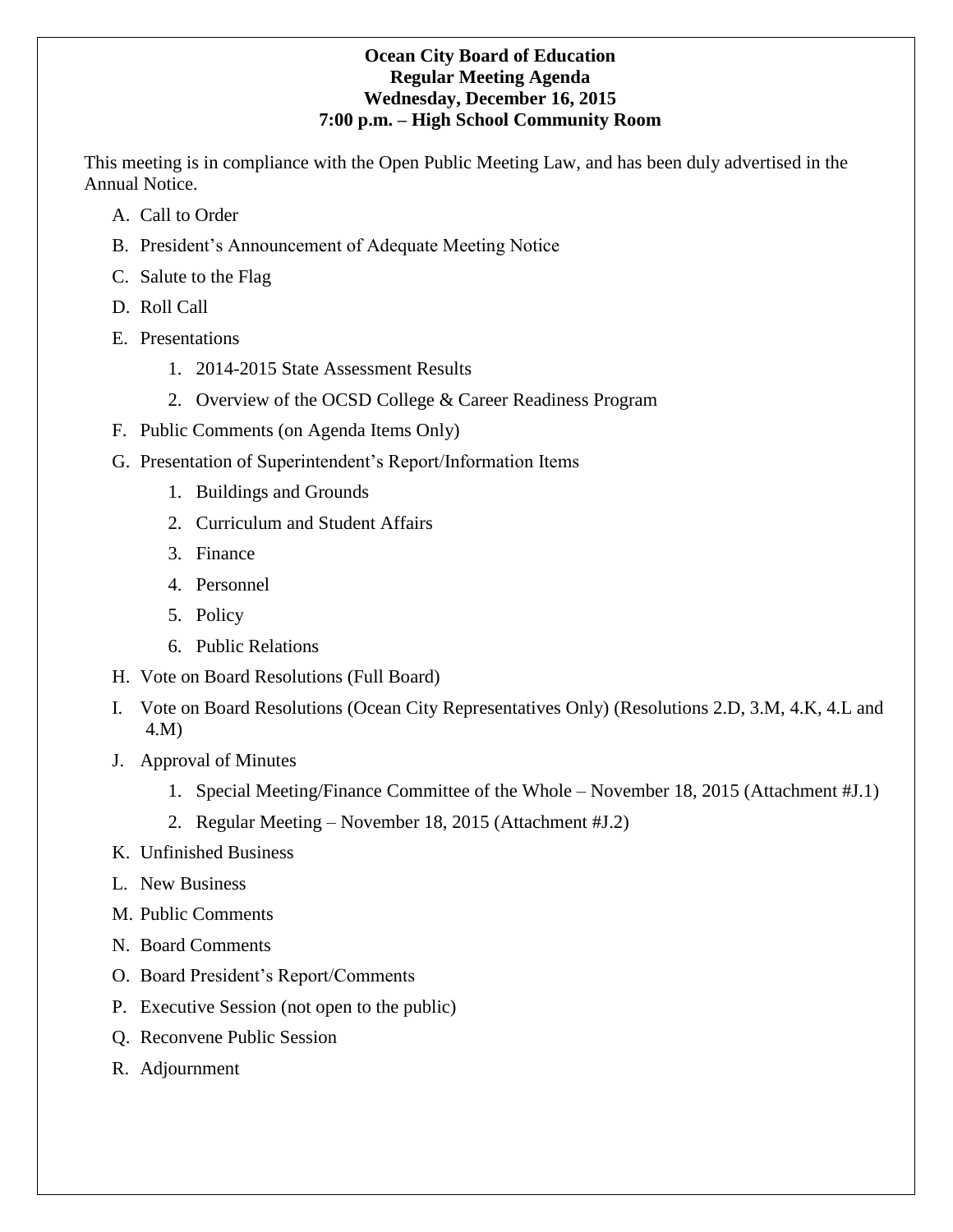#### **OFFICE OF THE**

#### **SUPERINTENDENT OF SCHOOLS**

**TO:** Ocean City Board of Education **FROM: Dr. Kathleen Taylor, Superintendent of Schools RE:** December 16, 2015 Regular Board Meeting

**MOTION:** Based on the recommendation of the Superintendent of Schools, the following resolutions are presented for formal approval by the Board of Education.

#### **1. Buildings and Grounds**

A. Use of Facilities

The Board approves the following request for the use of the High School:

| Requested By: | <b>National Multiple Sclerosis Society</b>                  |
|---------------|-------------------------------------------------------------|
| Use:          | Bike to Shore Ride 2016                                     |
| Date/Time:    | September 23, 2016 (Fri), 8:00AM-5:00PM – set up            |
|               | September 24, 2016 (Sat), 8:00AM-10:00PM - event            |
|               | September 25, 2016 (Sun), 3:00AM-12:00PM - event            |
| Rooms:        | Auxiliary Gym (in the event of rain), Cafeteria and Kitchen |
| Fee:          | \$5,620.00                                                  |
|               |                                                             |

### Informational Items

| November 24, 2015                                |
|--------------------------------------------------|
| Ocean City Intermediate School November 26, 2015 |
| November 16, 2015                                |
|                                                  |

#### Security Drills

| Ocean City High School                           | November 18, 2015 |
|--------------------------------------------------|-------------------|
| Ocean City Intermediate School November 30, 2015 |                   |
| Ocean City Primary School                        | November 13, 2015 |

- Discussion
- Buildings and Grounds Committee Report Mr. Oves, Chairperson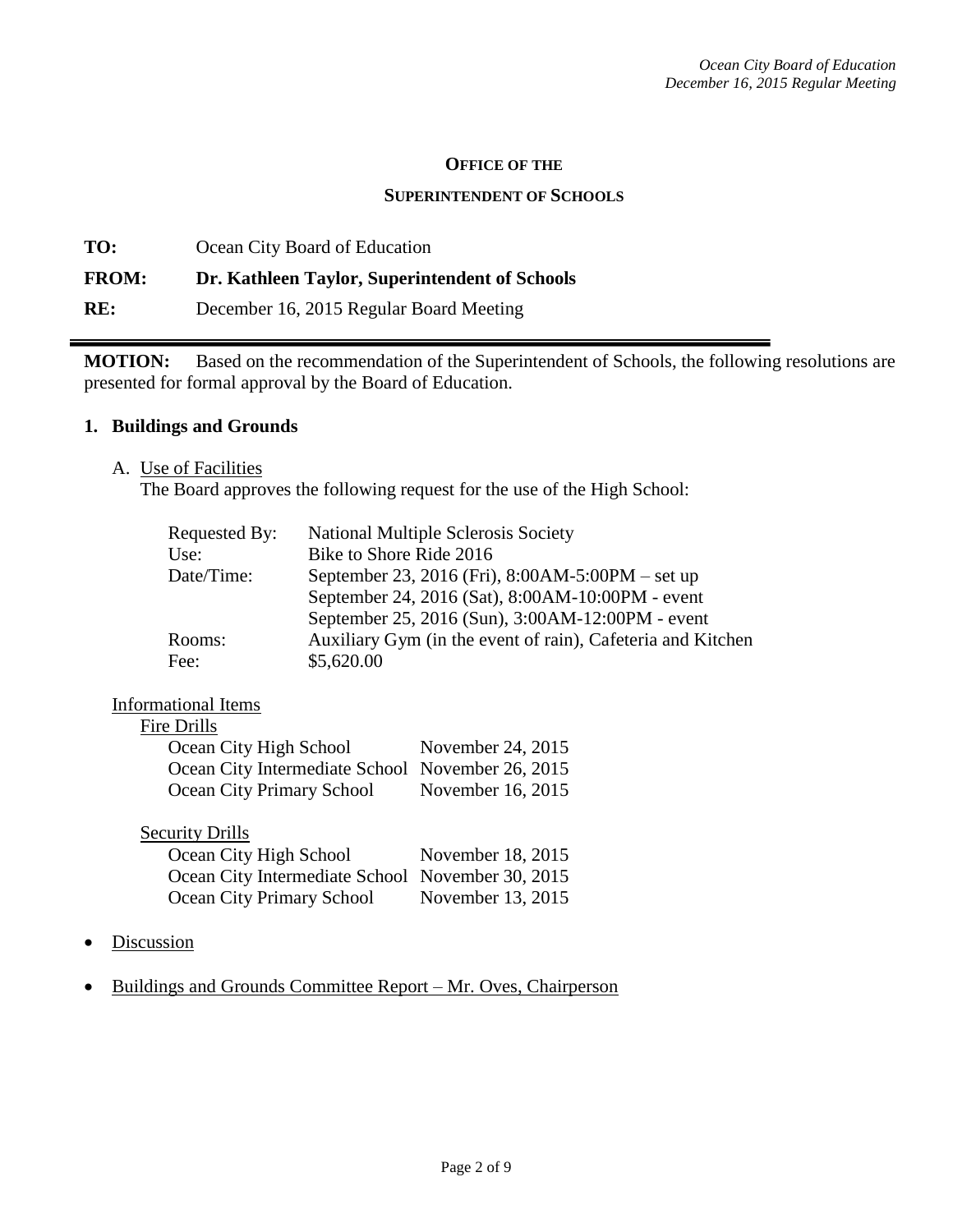# **2. Curriculum and Student Affairs**

- A. No Child Left Behind (NCLB) Fiscal Year 2016 Grant Amendment Submission The Board authorizes the School District's amended submission of the NCLB FY 2016 grant application. This Amendment is required for the inclusion of carryover funds from the FY2015 grant period in the amount of \$1,346.
- B. High School Field Trip Request (Attachment #2.B) The Board approves the attached High School Field Trip list.
- C. Program of Studies High School (Attachment #2.C) The Board approves the attached High School Program of Studies for the 2016-17 school year.
- D. Intermediate School Field Trip Request (Attachment #2.D) **(Ocean City Representatives Only)** The Board approves the attached Intermediate School Field Trip list.
- E. Harassment, Intimidation, and Bullying (HIB) Case Finding (Attachment #2.E) The Board adopts and approves Harassment, Intimidation and Bullying (HIB) Case Finding as reported in the attached.

Informational Items (Attachments) Out-of-School Suspension Reports for November 2015

- Discussion
- Curriculum and Student Affairs Committee Report Mrs. McAlister, Chairperson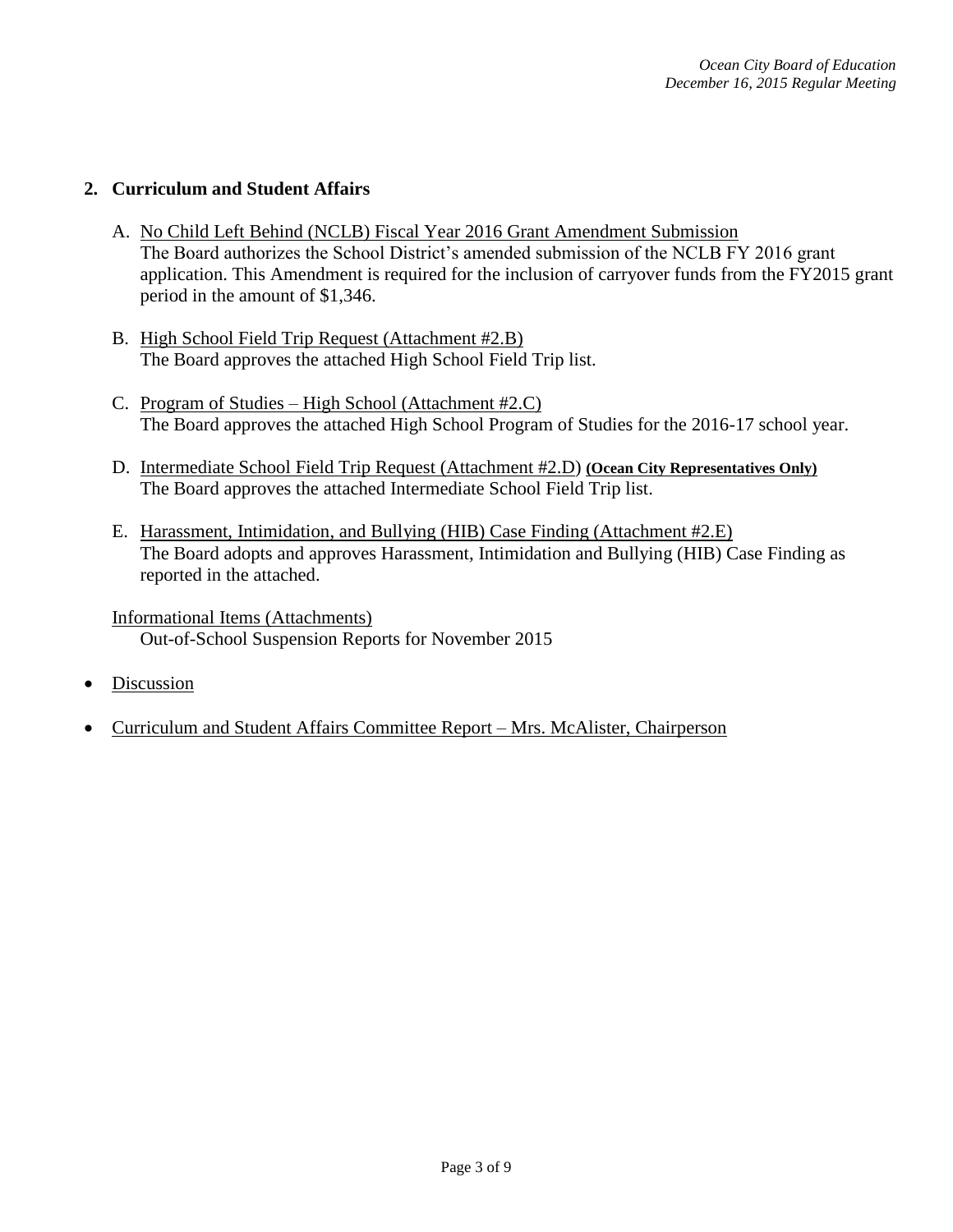# **3. Finance**

- A. Bill List (Attachment #3.A) The Board approves payment of bills for December 2015 in the amount of \$3,414,801.05.
- B. Secretary and Monthly Cash Reconciliation Reports (Attachment #3.B) The Board approves the Board Secretary's Monthly Financial Report and the Monthly Cash Reconciliation Report for October 2015.
- C. Line Item Transfers (Attachment #3.C) The Board approves the revenue and appropriation transfers for October 2015. The Board also acknowledges receipt of the State of NJ mandated transfer reconciliation form for October 2015.
- D. Travel & Expense Reimbursement (Attachment #3.D) The Board approves the December 2015 list of Board of Education Members and School District Staff travel and related expense reimbursements.
- E. Food Service Report (Attachment #3.E) The Board accepts the Food Service Monthly Finance Report for November 2015.
- F. Olweus Bullying Prevention Program The Board approves the Olweus Bullying Prevention Program through Atlantic Prevention Resources for the current school year in the amount of \$1,250. This program also includes training and consultation.
- G. 2014-15 Annual School District Audit (Attachment #3.G)

After reviewing and discussing the annual School District Audit with the auditor, the Board accepts the Comprehensive Annual Finance Report (CAFR) and the Auditor's Management Report on Administrative Findings - Financial, Compliance and Performance for the 2014-15 school year as prepared by Ford, Scott and Associates, LLC and approves the attached Corrective Action Plan.

There is one finding of non-compliance as listed below:

#### **Finding AMR #1**

Some of the deposits for the deduction categories in the payroll agency account were either overfunded or underfunded. In total, the cash balance in the bank account at June 30, 2015 was sufficient to pay all of the outstanding amounts owed.

### **Recommendation AMR #1**

Reconciliation of transfers from the general account to the payroll agency account.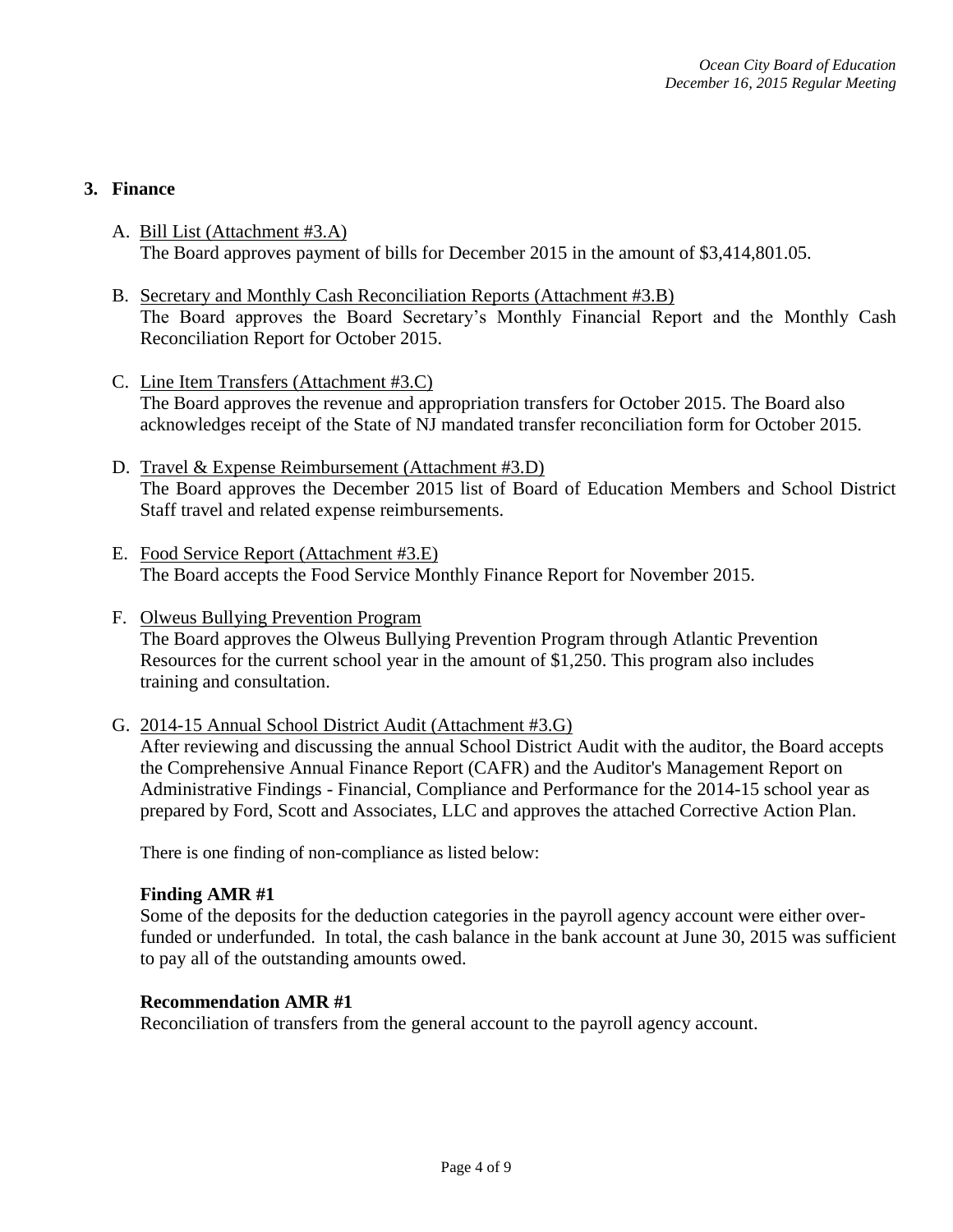### H. Funding from UT and OC MAC 2015-16

| The Board accepts funding for the Ocean City High School for the 2015-16 school year from the |          |  |  |  |
|-----------------------------------------------------------------------------------------------|----------|--|--|--|
| Upper Township and Ocean City Municipal Alliance Committee (UT & OC MAC) as follows:          |          |  |  |  |
| <b>Intramural Program</b>                                                                     | \$400.00 |  |  |  |
| <b>Student Coalition Against Tobacco</b>                                                      | \$400.00 |  |  |  |
| <b>Students Against Destructive Decisions</b>                                                 | \$400.00 |  |  |  |
| The Amazing Race                                                                              | \$925.00 |  |  |  |
| Drug Awareness and Prevention Week, 2015 Red                                                  |          |  |  |  |
| Ribbon Week                                                                                   | \$350.00 |  |  |  |
|                                                                                               |          |  |  |  |

- I. Designation of Updated Check Signatories (Attachment #3.I) The Board approves the updated Check Signatories for the 2015-16 school year.
- J. Joint Transportation Agreement

The Board approves the 2015-2016 Joint Transportation Agreement with the Upper Township Board of Education. Upper Township (host) will transport one Ocean City (joiner) student along with six Upper Township students to Ocean City High School Extension Program on Route No. EXT starting September 8, 2015 to June 30, 2016, at a joiner cost of \$891.25.

K. Joint Transportation Agreement

The Board approves the 2015-2016 Joint Transportation Agreement with the Upper Township Board of Education. Upper Township (host) will transport three Ocean City (joiner) students along with six Upper Township students to various work training locations on Route No. OCHSWP starting September 8, 2015 to June 30, 2016, at a joiner cost of \$5,107.20.

L. Blind and Visually Impaired Services

The Board approves the N.J. Commission for the Blind and Visually Impaired contract to provide services for the 2015-16 school year at a fee of \$1,900.

M. Funding from UT and OC MAC 2015-16 **(Ocean City Representatives Only)** The Board accepts funding for the Ocean City Intermediate and Primary Schools from the Upper Township and Ocean City Municipal Alliance Committee (UT & OC MAC) for 2015 Red Ribbon Week as follows:

| Intermediate School   | \$350 |
|-----------------------|-------|
| <b>Primary School</b> | \$350 |

**Discussion**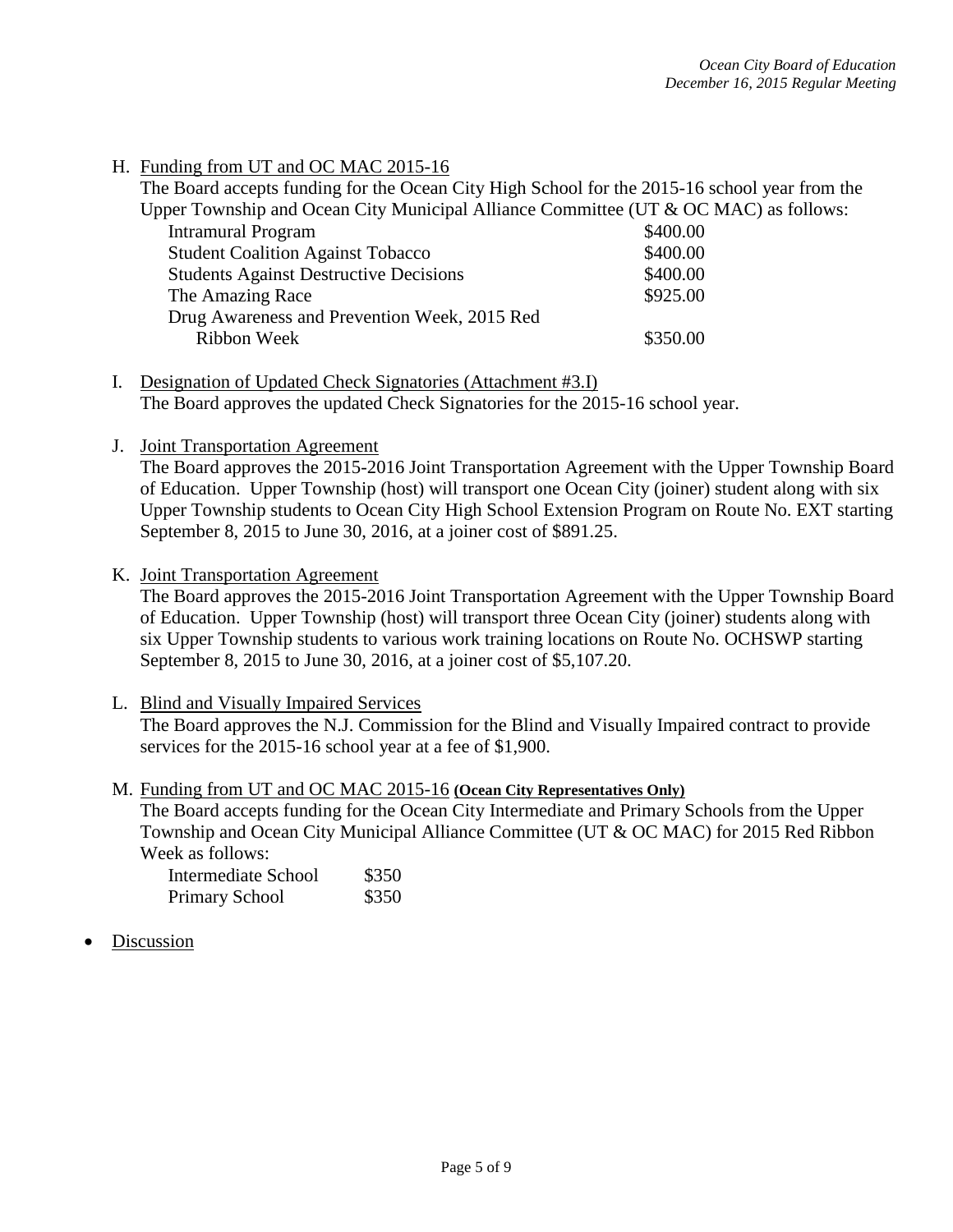### **4. Personnel** (All motions are upon Superintendent's recommendation:)

- A. Substitutes, Sporting Event Workers, and On-Call Bus Driver (Attachment #4.A) roll call vote The Board approves the attached criminal history approved/HIB trained substitutes, sporting event workers, and on-call bus driver for the 2015-16 school year.
- B. District Support Staff Revised Salary roll call vote The Board approves Janice Annarelli, a revised retroactive salary of \$22,197 for the 2015-16 school year.
- C. District Revised Federal Grant Salary Allocations roll call vote The Board authorized the following revised special education aide's salary allocations to be charged to the IDEA Basic FY16 Federal Grant for the 2015-16 school year:

| IC IDLA DASIC I I IO I CUCTAI OTAIN I |          |
|---------------------------------------|----------|
| Janice Annarelli                      | \$22,197 |
| Janice Baldyga                        | \$24,430 |
| Ryan Clark                            | \$20,770 |
| Katelyn Dougan                        | \$21,838 |
| <b>Ashley Evans</b>                   | \$20,973 |
| Nancy Filangieri                      | \$20,373 |
| <b>Joyce Franks</b>                   | \$21,405 |
| Patricia Gallagher                    | \$20,973 |
| Sandra Kooker                         | \$24,754 |
| Kathryn Lavin                         | \$24,147 |
| Joanne Martin                         | \$23,515 |
| Maria Mateer                          | \$20,973 |
| Patricia Richards                     | \$27,883 |
| <b>Bruce Twiggs</b>                   | \$20,973 |
| Melanie Vitale                        | \$22,197 |
| Karen Wallenstein                     | \$21,238 |

- D. Resignation District Supportive Staff roll call vote The Board accepts the resignation of Katelyn Dougan, Special Education Aide, effective as of December 31, 2015.
- E. High School Coaches, Volunteers and Stipends (Attachment #4.E) roll call vote The Board approves the attached High School coaches, volunteers and stipends for the 2015-16 school year.
- F. High School Spring Musical Activity Club Sponsors and Stipends (Attachment #4.F) roll call vote The Board approves the attached High School spring musical activity club sponsors and stipends for the 2015-16 school year. All stipends paid from gate sales.
- G. Retirement High School Certificated Staff The Board accepts with deep regret the retirement of Paul McLaughlin, High School Teacher of Mathematics, effective as of July 1, 2016.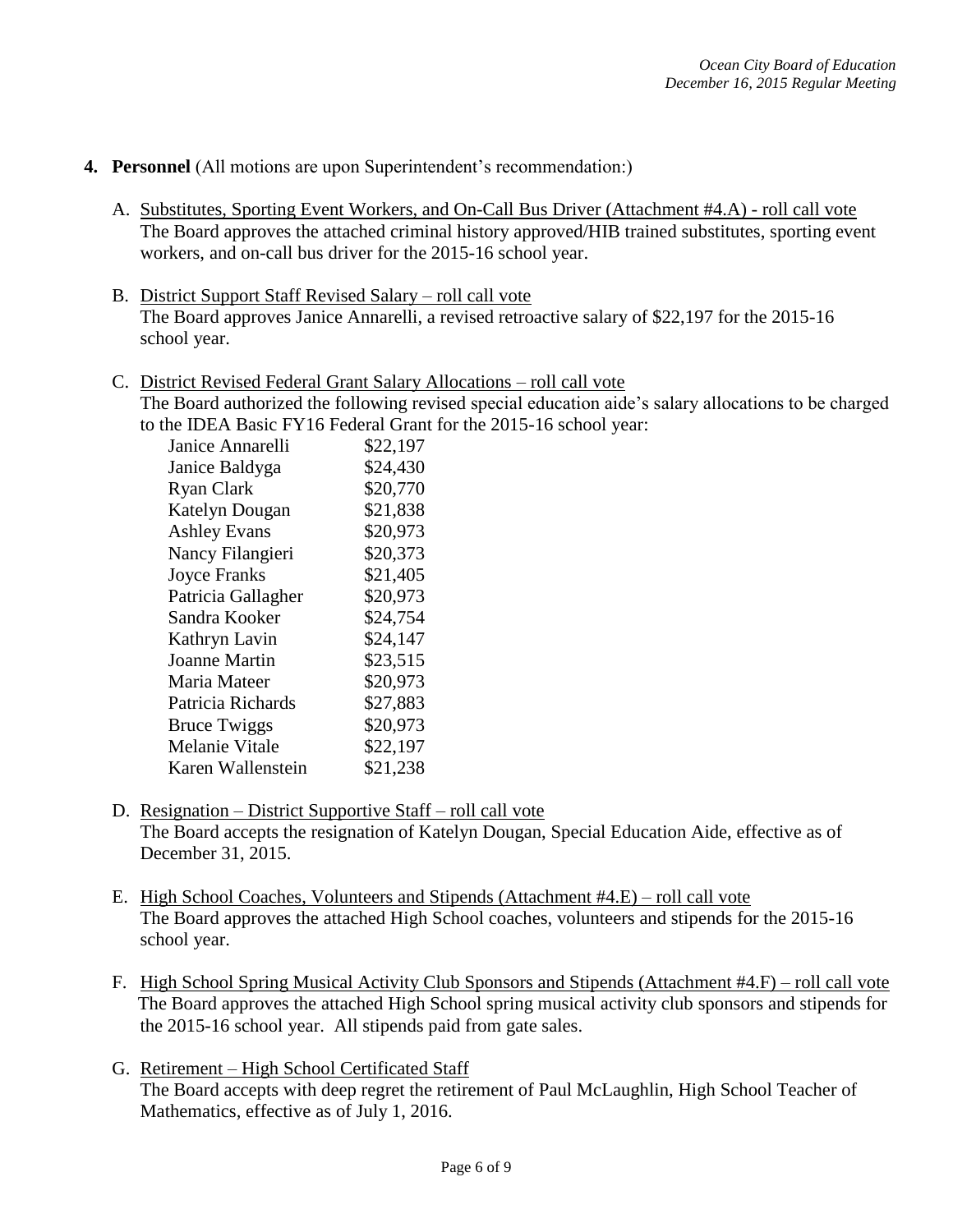H. Revised High School Student Teaching Placement - roll call vote

The Board approves the following revised High School student teaching placement for winter/spring 2015-16:

Stockton University Name: Averie Olive Placement: George McNally and Susan Palmer, Teachers' of Mathematics

I. High School Practicum Student Placement - roll call vote The Board approves the following High School practicum student placement for winter/spring 2015-16:

Messiah College Name: Nicole Schneider Placement: Tobi Oves, Guidance Counselor (College and Career)

- J. High School Academic Awards Coordinator and Stipend roll call vote The Board approves Kathryn Sykes, High School academic awards coordinator for the 2015-16 school year, at a stipend of \$600.
- K. Intermediate School Academic Awards Coordinator and Stipend roll call vote **(Ocean City Representatives Only)**

The Board approves Michele Dubs, Intermediate School academic awards coordinator for the 2015-16 school year, at a stipend of \$600.

L. Intermediate School After-School Tutoring Program Teachers and Stipends – roll call vote **(Ocean City Representatives Only)**

The Board approves the following teachers for the Intermediate School After- School Tutoring program, at \$30 per hour, not to exceed 150 hours, for a total of \$4,500.00:

Patricia Gallagher Jessica Kriegner

M. Leave of Absence – Intermediate School Certificated Staff (Attachment #4.M) – roll call vote **(Ocean City Representatives Only)**

The Board approves employee #2321, an unpaid FMLA/NJFLA leave of absence, effective February 16, 2016 through March 18, 2016, with an expected return date of March 21, 2016.

- N. Retirement Primary School Certificated Staff The Board accepts with deep regret the retirement of Nancy Caine, Primary School Elementary School Teacher, effective as of July 1, 2016.
- Discussion
- Negotiations Committee Report Mr. Bauer, Chairperson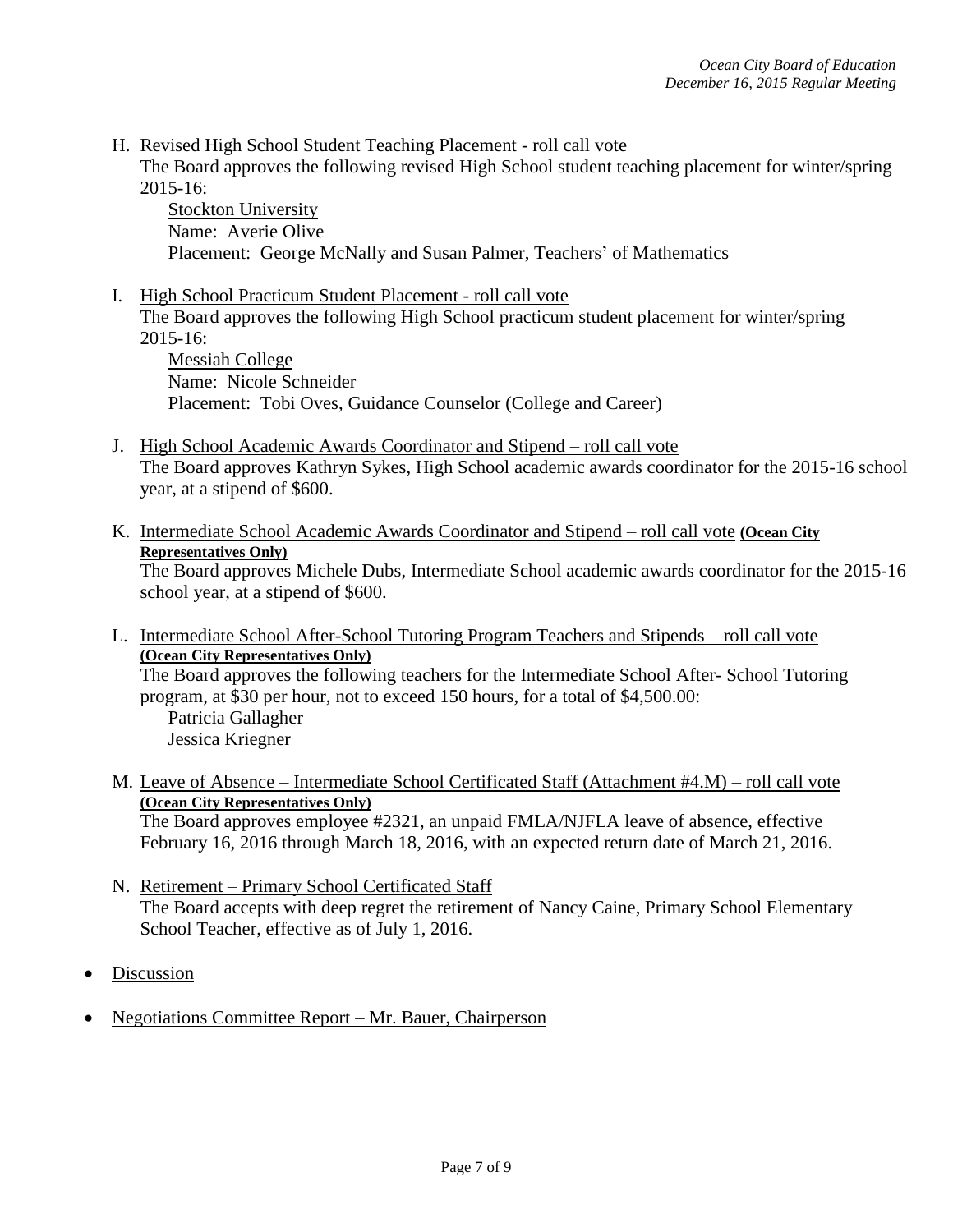# **5. Policy:**

- Discussion
- Policy Committee Report Ms. Gallelli-Keyes, Chairperson